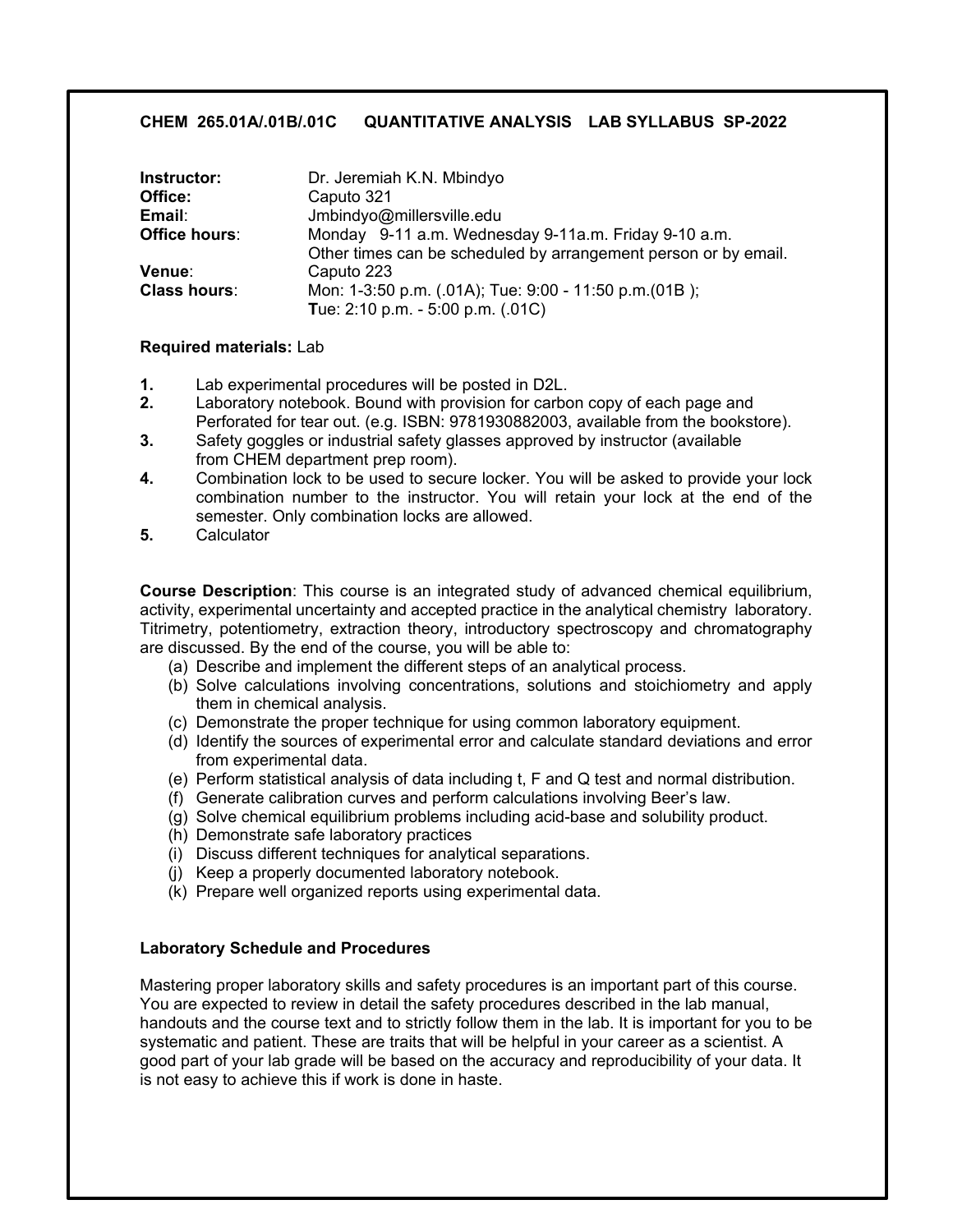### **Before the lab**

- 1. Read related materials in the lab manual and textbook.
- 2. Read and understand the experiment for the day.
- 3. In your lab notebook, write down the date, title of experiment and goal of the experiment.

 **Pre-lab lecture.** A pre-lab lecture will be given before each lab highlighting key procedures. It will be assumed that you have read and understood the lab in advance. Be aware that some topics may be introduced in lab before being covered in lecture. The necessary theoretical background will be covered during the pre lab lecture. You are expected to be attentive and to take the notes during the pre-lab lecture.

### **During the lab.**

Work diligently. Observe lab safety policies. For most experiments, you will work as a team, consisting of two or three students. Two teams may be combined to form a group. Teams are numbered 1,2,3…etc. Groups are numbered A,B,C, etc. When working in groups, each team will work independently. Each team member should participate actively in executing the experiment. Treat your lab partner(s) with courtesy and respect at all times. Record data in your notebook as you make observations. For each lab, your notebook must be initialed by the instructor before you leave. Make sure you clean your lab bench area, balances used and any other common areas. Burettes must be returned to the burette rack and filled with de-ionized water then acidified by adding a few drops of dilute HCl. Burette clamps should be returned to the storage area. Follow the waste disposal directions given for each lab.

### **Lab reports**.

Lab reports will be uploaded in D2L and will be due 1 hour before the next lab period after completing experiment. You will hand in one report per team. Present your data in neatly arranged tables and clearly labeled graphs. A significant portion of the lab grade will be on accuracy precision and interpretation of your data including correct calculations. If you wish to write separate reports, you need to request the instructor. Report templates will be posted in D<sub>2</sub>L.

On the first page be sure to clearly identify the team members, the date the experiment was completed and the title of the experiment. You do not need to write a detailed introduction or experimental section. It is acceptable to handwrite sample calculations so long as it done neatly.

| Criteria                                       | Variables                                                                                                                               | pts |  |  |
|------------------------------------------------|-----------------------------------------------------------------------------------------------------------------------------------------|-----|--|--|
| Pre-lab and lab<br>procedures                  | Pre-lab summary, demonstrate proper procedures,<br>observe lab safety, tidy work area, hand in non frivolous<br>lab report, team effort |     |  |  |
| Results                                        | Data presentation, format, graphs, tables, significant<br>figures                                                                       |     |  |  |
| Interpretation                                 | Calculations, accuracy, reproducibility, overall<br>accomplishment and post lab questions                                               |     |  |  |
| Total per lab                                  |                                                                                                                                         |     |  |  |
| Lab Notebook                                   | Date, lab summary, signature, lab notes                                                                                                 | 20  |  |  |
| Total $-9$ labs x 20 pts each $+$ Lab notebook |                                                                                                                                         |     |  |  |

### **Lab report Grading Criteria**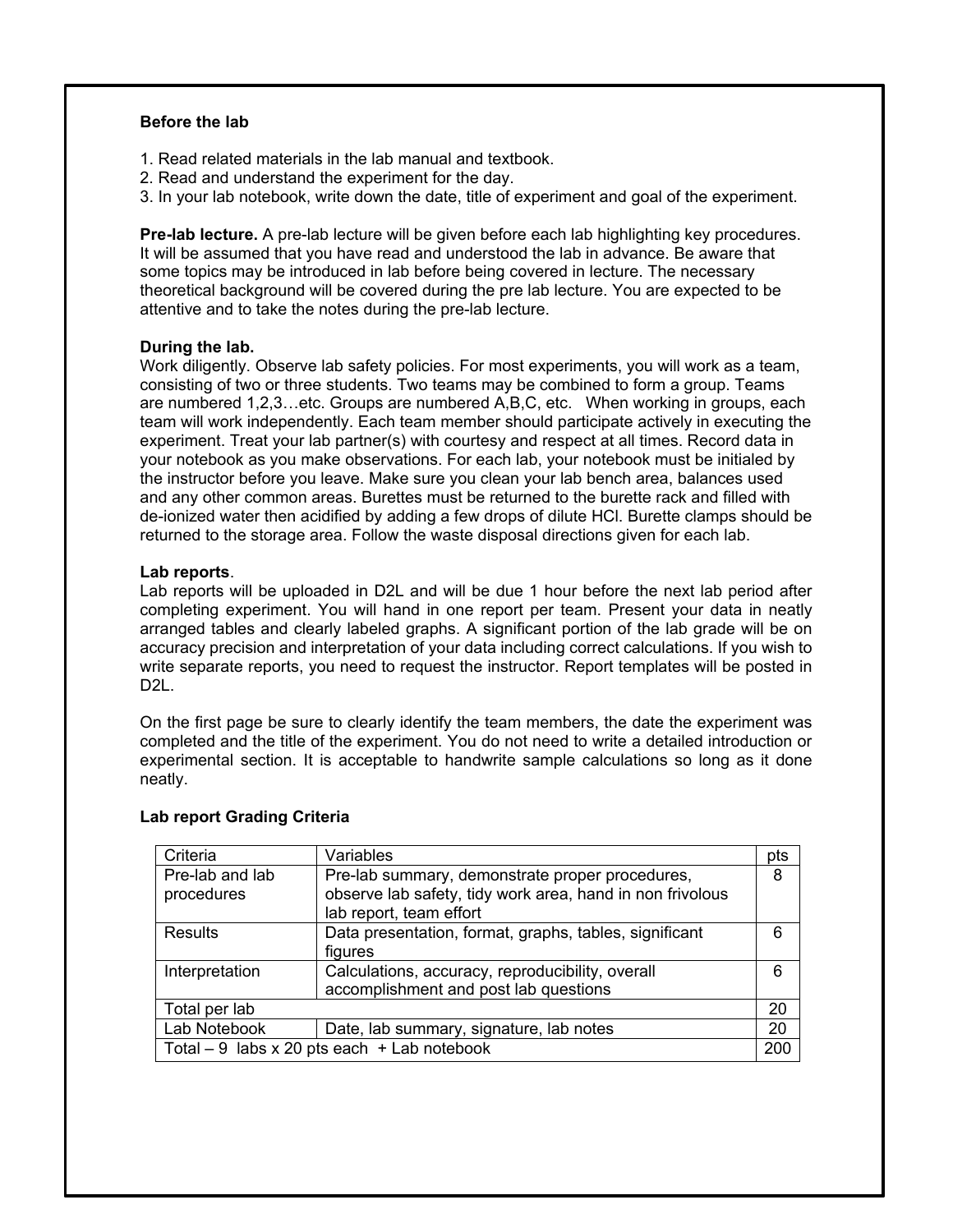# **Tentative order of Labs**

| Week<br>No.                                                                                 | Dates                | Lab<br>No.     | Lab Title                                                    |  |  |  |
|---------------------------------------------------------------------------------------------|----------------------|----------------|--------------------------------------------------------------|--|--|--|
| 1                                                                                           | 1/18,24              | 1              | Check in, Calibration of glassware. Discussion of statistics |  |  |  |
| $\overline{2}$                                                                              | 1/25,31              | $\overline{2}$ | Titration of NaCl with AgNO <sub>3</sub> - Youden plots      |  |  |  |
| $\overline{3}$                                                                              | 2/1,7                | 3              | Spectrophotometric determination of iron in vitamin tablets  |  |  |  |
| $\overline{4}$                                                                              | 2/8, 14              | $\overline{4}$ | Analysis of a Co(II)/Cr(III) mixture                         |  |  |  |
| 5                                                                                           | 2/15,21              |                | Analysis of a Co(II)/Cr(III) mixture                         |  |  |  |
| 6                                                                                           | 2/22,28              | 5              | Potentiometric titrations - HCI                              |  |  |  |
| $\overline{7}$                                                                              | 3/1, 14              |                | Potentiometric titration - soda ash                          |  |  |  |
| 8                                                                                           | $3/7 - 13$           |                | SPRING BREAK (March 7-13) - NO LAB                           |  |  |  |
| 9                                                                                           | 3/15,21              | 6              | Determination of $pK_a$ of an indicator                      |  |  |  |
| 10                                                                                          | 3/22,28              | 6              | Determination of $K_a$ of an indicator                       |  |  |  |
| 11                                                                                          | $3/29$ ; 4/04        |                | Introduction to Instrumentation                              |  |  |  |
| More than 1 lab going on each day starting 4-5. Consult chart below for your scheduled lab. |                      |                |                                                              |  |  |  |
| 12 <sub>2</sub>                                                                             | 4/5, 11              | 7              | Determination of Na in water by AES                          |  |  |  |
| 13                                                                                          | 4/12, 18             | 8              | Atomic Absorption Spectroscopy analysis of metals            |  |  |  |
| 14                                                                                          | 4/19,25              | 9              | GC-MS analysis of alcohol mixture                            |  |  |  |
| 15                                                                                          | 4/26;5/2             |                | Check out /make up                                           |  |  |  |
| 16                                                                                          | Exam Period. No labs |                |                                                              |  |  |  |
| Alternate Labs                                                                              |                      |                |                                                              |  |  |  |
|                                                                                             |                      |                | Titration of KHP with NaOH                                   |  |  |  |
|                                                                                             |                      |                | HPLC analysis of analgesics                                  |  |  |  |
|                                                                                             |                      |                | Determination of water hardness by titrating with EDTA       |  |  |  |

| Lab rotation schedule - each team works on their own sample |             |                       |   |  |  |  |  |  |  |
|-------------------------------------------------------------|-------------|-----------------------|---|--|--|--|--|--|--|
|                                                             |             | Group/Experiment no.  |   |  |  |  |  |  |  |
| <b>Lab Session no./Date</b>                                 |             |                       |   |  |  |  |  |  |  |
| Week                                                        | Dates       | А                     | R |  |  |  |  |  |  |
| 12                                                          | 4/4, 11     |                       |   |  |  |  |  |  |  |
| 13                                                          | $4 - 12,18$ |                       |   |  |  |  |  |  |  |
|                                                             | 4/19,25     |                       |   |  |  |  |  |  |  |
| 15                                                          | 4/26;5/2    | Make up and check out |   |  |  |  |  |  |  |